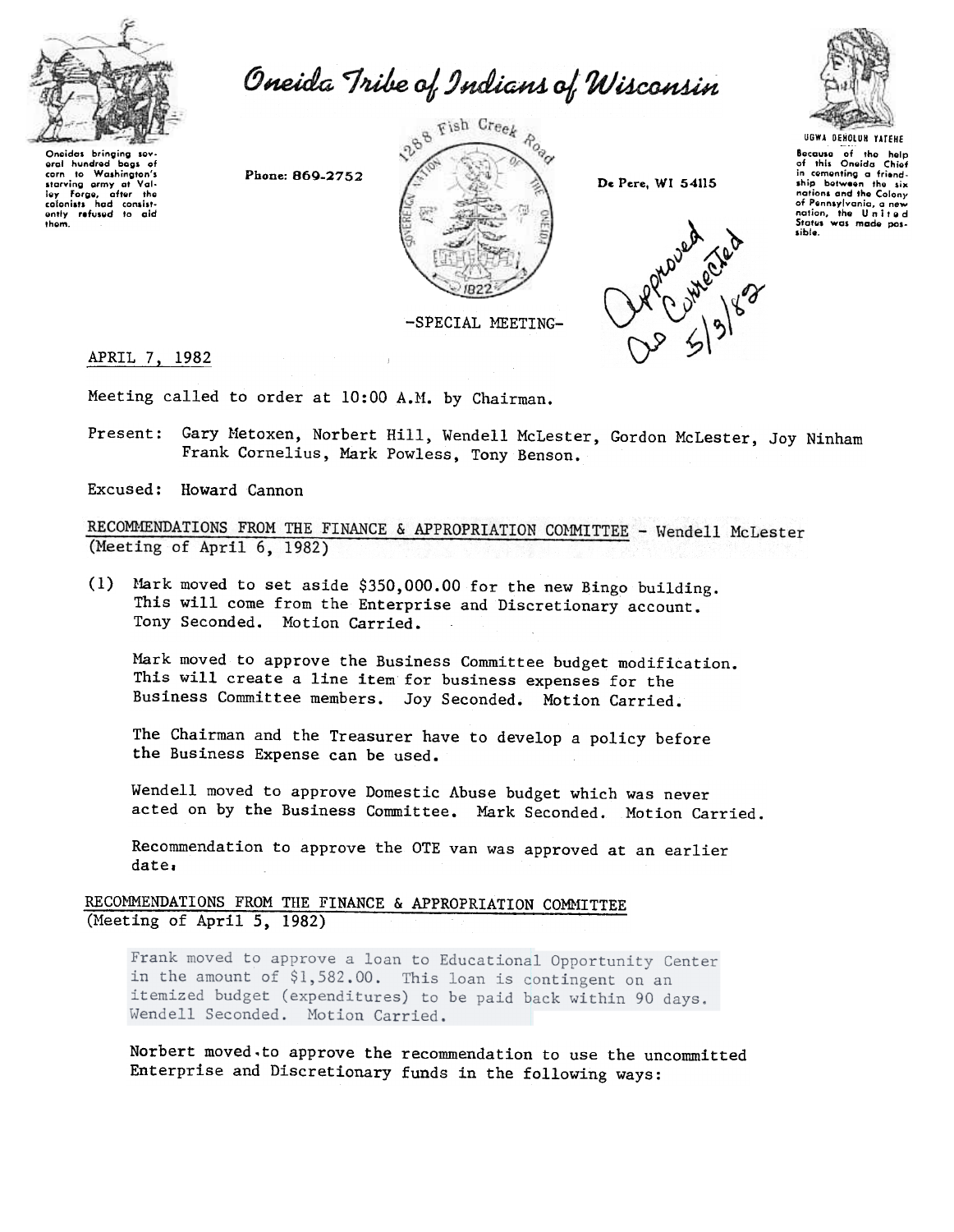Oneida Tribe of Indians of Wisconsin Special Meeting - April 7, 1982 Page 2

> -Obligate \$10,000 for Oneida Nation Memorial Building repair -Obligate \$5,000 contingency for program over run under the Tribal Administrator -Obligate \$109,000 for land purchases

Howard Seconded. Motion Carried

(3) Mark moved to approve the Seminary Rental Plan recommendations which consisted of the following:

-Have the Accounting Department and Planning Department make an analysis and comparison of space costs at the Sacred Heart Center and other Tribal Office space.

-Have the Purchasing Department negotiate all space costs for the period October 1, 1982 throuth September 30, 1983. Use Accounting Department report as a basis for negotiation.

-Issue purchase orders for all programs expecting to remain at the Sacred Heart Center for the entire period October 1, 1982 through September 30, 1983 so that budgets can show entire amount of space costs committed.

Joy Seconded. Motion Carried

Loretta presented a Resolution to support retaining the Education Department on the federal level. Frank moved to support the Education Department Resolution  $#4-7-82-A$ , which states in part:

"that the Oneida Tribe of Indians goes on public record to oppose the dissolution of the Office of Education and the the subsequent transfer of Title IV of Public Law 92-381, parts A, B, C and D to the Bureau of Indian Affairs.

That the Oneida Tribe opposes any major budget reduction for Indian Education Act or Impact Aid Programs that affect Indians.

That the Tribe requests that Title IV, Parts A, B, C & D of Public Law 92-318 remain at appropriation levels consistent with fiscal year 1982 during fiscal year 1983, and also request the administration to keep their promise & consult with Indian leaders On matters of legislation and appropriations that affect them".

There was discussion on the pay increase for the upcoming year. Loretta asked what kind of raises if any would be built into the upcoming budgets for the programs. The Business Committee told Loretta to have the programs plan on a 6% increase and hope there will be funds. If and when cuts do come adjustments will have to be made. Norbert Seconded. Motion Carried.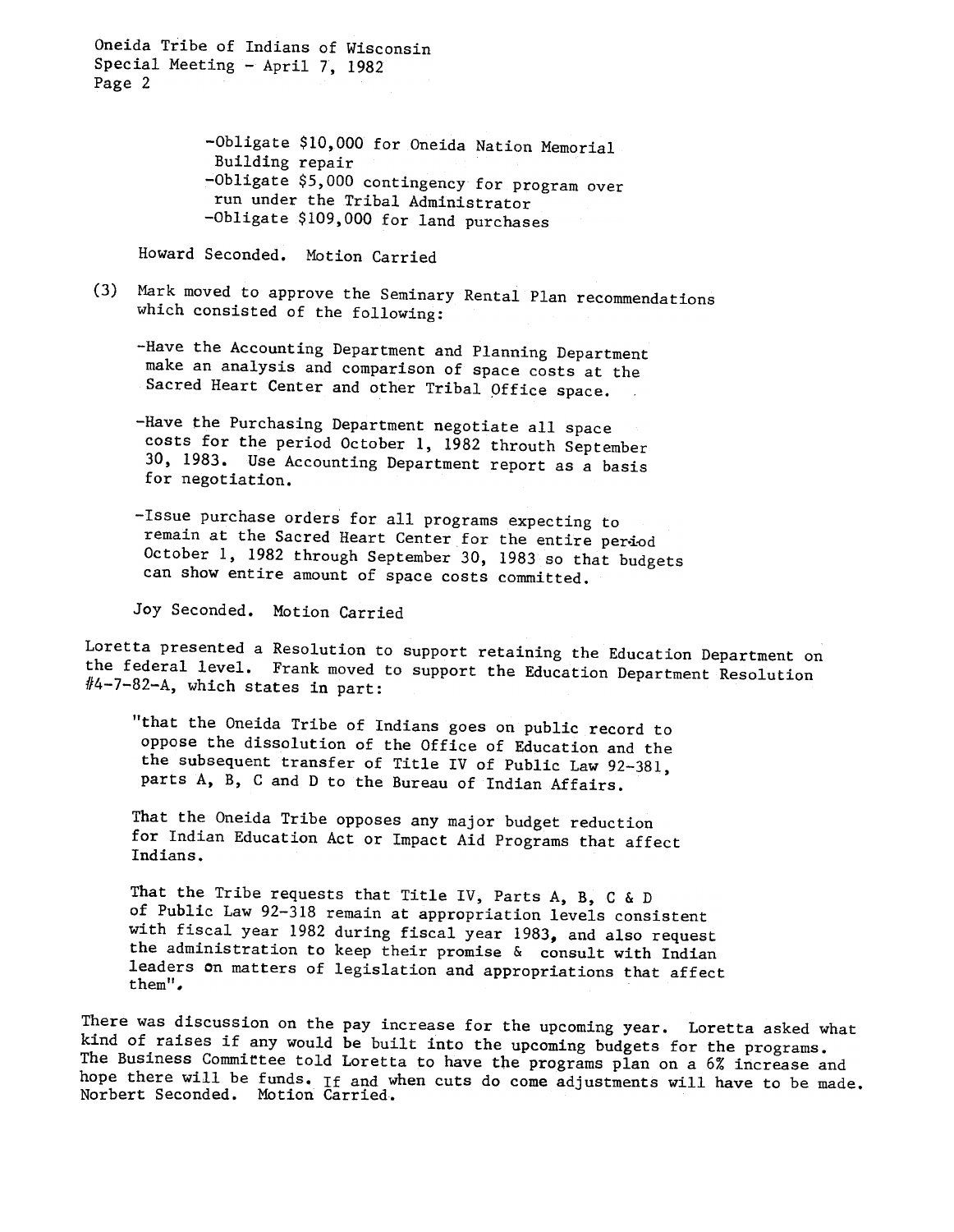Oneida Tribe Of Indians Of Wisconsin Special Meeting - April 7, 1982 Page 3

## TRANSPORTATION

Loretta asked who from the Business Committee would be on the Committee. Mark and Tony would be the Business Committee representatives.

## HIP

Loretta is looking for any information on the HIP Program because she is working for the proposal.

## REFUSE PROGRAM

Wendell asked if Loretta would take the responsibility for the Refuse Program. which is presently his responsibility, It was agreed she would do this.

A housing meeting is set for Wausau April 15th and the Chairman asked for some Business Committee members to go. Howard, Frank, Wendell and Joy will be going. Mark moved to approve this travel. Wendell seconded. Motion Carried.

Gary asked to travel to Madison for a meeting called Project access on April 16th Frank moved for approval. Joy Seconded. Motion Carried.

1:00 A.M. NATIVE AMERICAN CENTER AT STEVENS POINT - Mary Tsosie and Sharon Cloud

## Presentation:

The Native American Center is a discrete unit of the University of Wisconsin-Stevens Point, exists to respond effectively and flexibly to the self-defined needs and goals of Native. Americans. The organization and the operation of the Center will be patterned to emphasize the principle of self-determination. To that end, this university unit will work with the proposed tribally controlled Great Lakes Native' American Center in order to make available a broad range of resources and services which will enable participating tribes and individuals to decide and do for themselves.

The specific mission of the Center is:

- To provide a sensitive mechanism (a) for receiving Native American views, concerns, needs and goals; and (b) for working with Native Americans in clarifying and defining their goals as well as in identifying or developing means to accomplish them. (1
- To respond both to the demonstrated need and to the mandate of such laws as P.L. 93-638, to provide sound, high quality education and training compatible with and adaptable to the diverse cultures of Native American peoples. (2)
- (3) To mobilize technical and human resources in effective ways free from undue restrictions of geography or of the dominant society's traditions, expectations, and institutional restraints.
- (4) To allow constant review, redefinition, and modification of Center activities, programs, and mechanisms by those directly